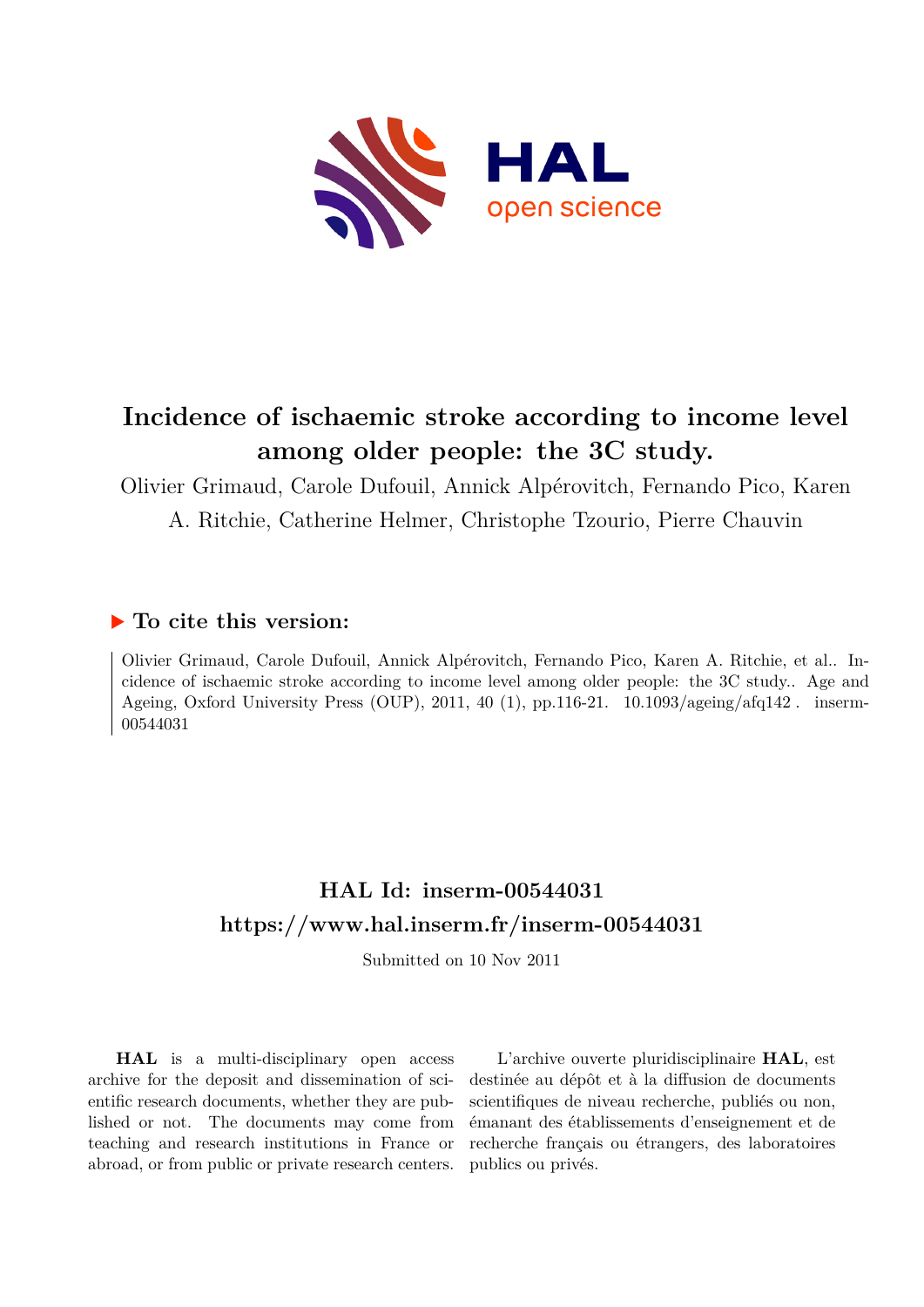# **Incidence of ischemic stroke according to income level among older people: the 3C study**

Olivier Grimaud<sup>1</sup>, Carole Dufouil<sup>2</sup>, Annick Alpérovitch<sup>2</sup>, Fernando Pico<sup>2</sup>, Karen Ritchie<sup>3</sup>, Catherine Helmer<sup>4</sup>, Christophe Tzourio<sup>2</sup>, Pierre Chauvin<sup>5</sup>

- 1. EHESP, Avenue du Pr Léon-Bernard, Rennes 35043, France
- 2. INSERM, U708, Paris, France
- 3. INSERM, U888, Montpellier, France
- 4. INSERM, U593, Bordeaux, France
- 5. INSERM, U707, Paris, France

Address correspondence to: O. Grimaud. Tel: (+33) 2 99 02 28 34; Fax: (+33) 2 99 02 26 25.

Email: olivier.grimaud@ehesp.fr

# **Abstract**

### **Background**

Stroke has been shown to follow a social gradient with incidence rising as socioeconomic status decreases.

### **Objective**

To examine the relationship between socioeconomic status and ischemic stroke risk amongst older people.

#### **Setting**

The Cities of Bordeaux, Dijon and Montpellier in France.

### **Subjects and methods**

9294 non institutionalised persons aged 65 years or more followed for 6 years.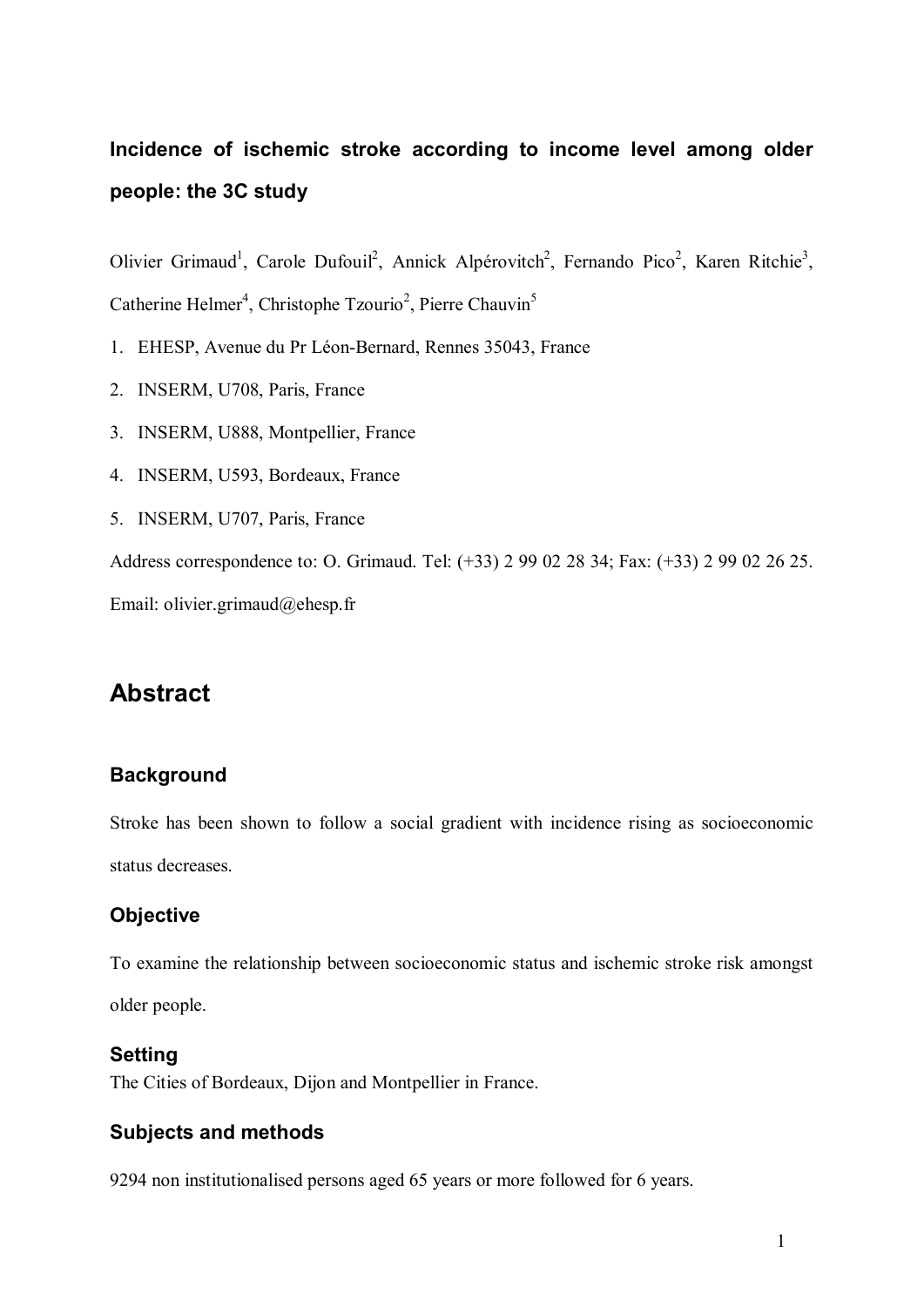#### **Results**

The distribution of cardiovascular risks factors was consistent with the classical finding of more favourable risk profiles among the advantaged socioeconomic groups. 136 individuals developed a first ever ischemic stroke (incidence rate: 3.2 per 1000 py, 95% CI 2.7-3.8). The age and sex adjusted incidence of ischemic stroke increased with increasing level of income (from 2.4 to 4.1 per 1000 py,  $p=0.04$ ). In the multivariable analysis adjusting for cardiovascular risk factors, the higher income group displayed a 80% increased risk of ischemic stroke compared with less wealthy participants (hazards ratio 1.77, 95% CI 1.20- 2.61).

### **Conclusions**

In this community-based sample of older individuals, a higher level of household income was associated with a higher risk of ischemic stroke, a reversal of the social gradient usually reported in younger age groups. Selective survival is one of the potential explanations for this unexpected finding.

## **Key words**

aged, elderly, social class, stroke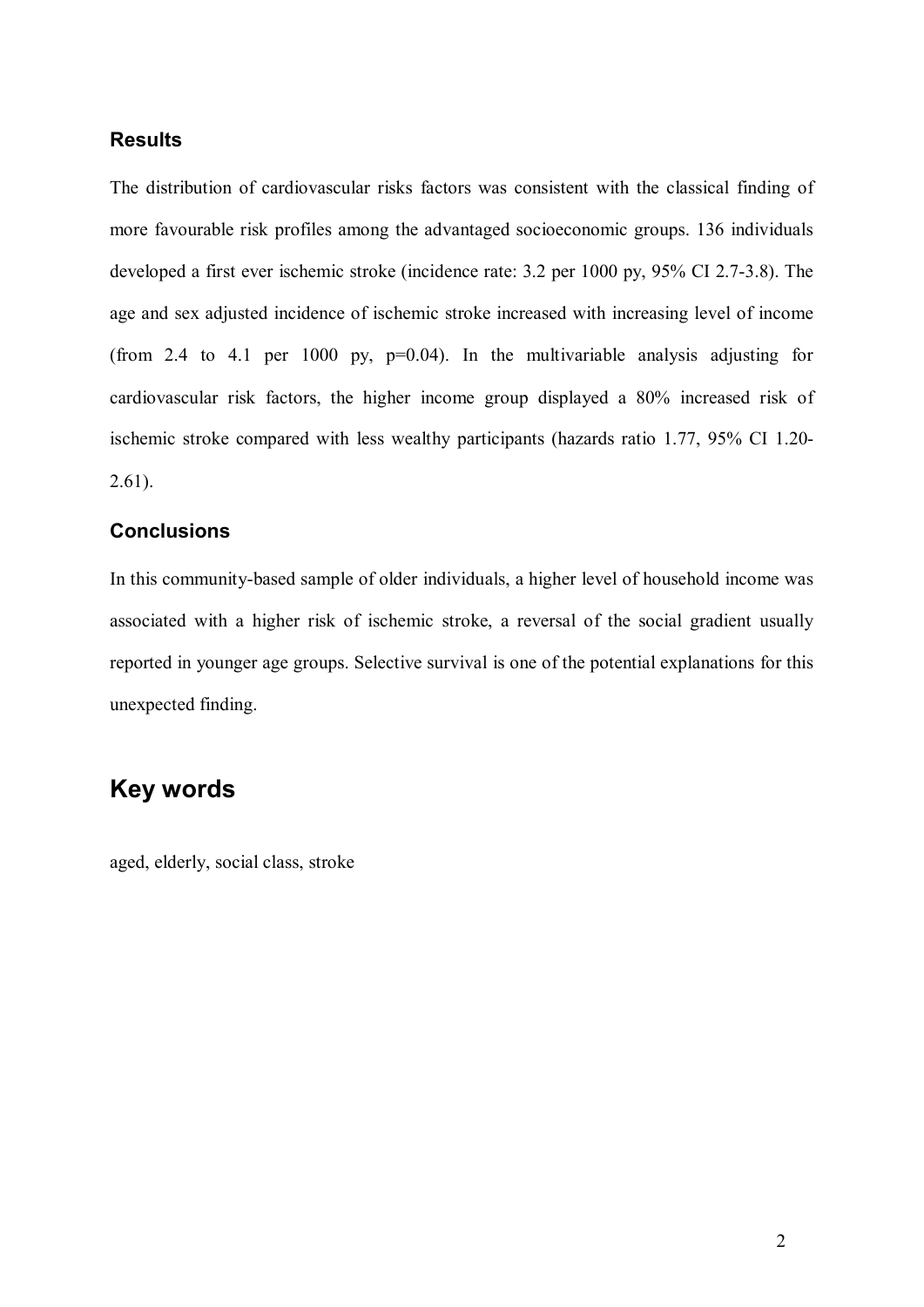## **Introduction**

Stroke carries a high human, family and societal burden which is unfairly distributed [1;2]. Like most other diseases, stroke has been shown to follow a social gradient with higher levels of morbidity and mortality associated with lower socioeconomic status (SES) [3;4]. This pattern held during the 1990s in European countries, whether cerebrovascular disease mortality [5] or stroke prevalence [6] were analysed in relation to education level. Although overall socioeconomic disparities in mortality have been shown to decrease in older age [7], less is known about what happens at the level of specific causes of morbidity and mortality in this age group. In the face of population ageing, the question of health inequalities in older age is critical [8]. Studying stroke in this respect seems particularly pertinent since registries from England, Germany and France have shown that 3 out of 4 strokes occur over 65 [9]. In Europe, analysis of stroke mortality according to educational level showed that the intensity of the social gradient decreases with age [10]. Using wealth and income as a socioeconomic indicator, cohort studies from the USA showed a decrease of the social gradient over 65 years in one case [11], and a reversal over 74 years in the other case [12]. Reasons for this phenomenon are not clear and may include a combination of causes and artefacts. It should be noted that former studies did not analyse risk by type of stroke, which might be of interest since ischemic and hemorrhagic strokes display differing patterns of risk factors and pathological mechanisms. The impact of high blood pressure is significantly more important on hemorrhagic compared to ischemic strokes [13], whereas there is evidence that *APOE* genotype is associated with hemorrhagic but not with ischemic stroke [14]. This study therefore explores the association between socioeconomic status and ischemic stroke risk using data from the Three-City (3C) study, a cohort of French residents aged 65 years or more established in 1999.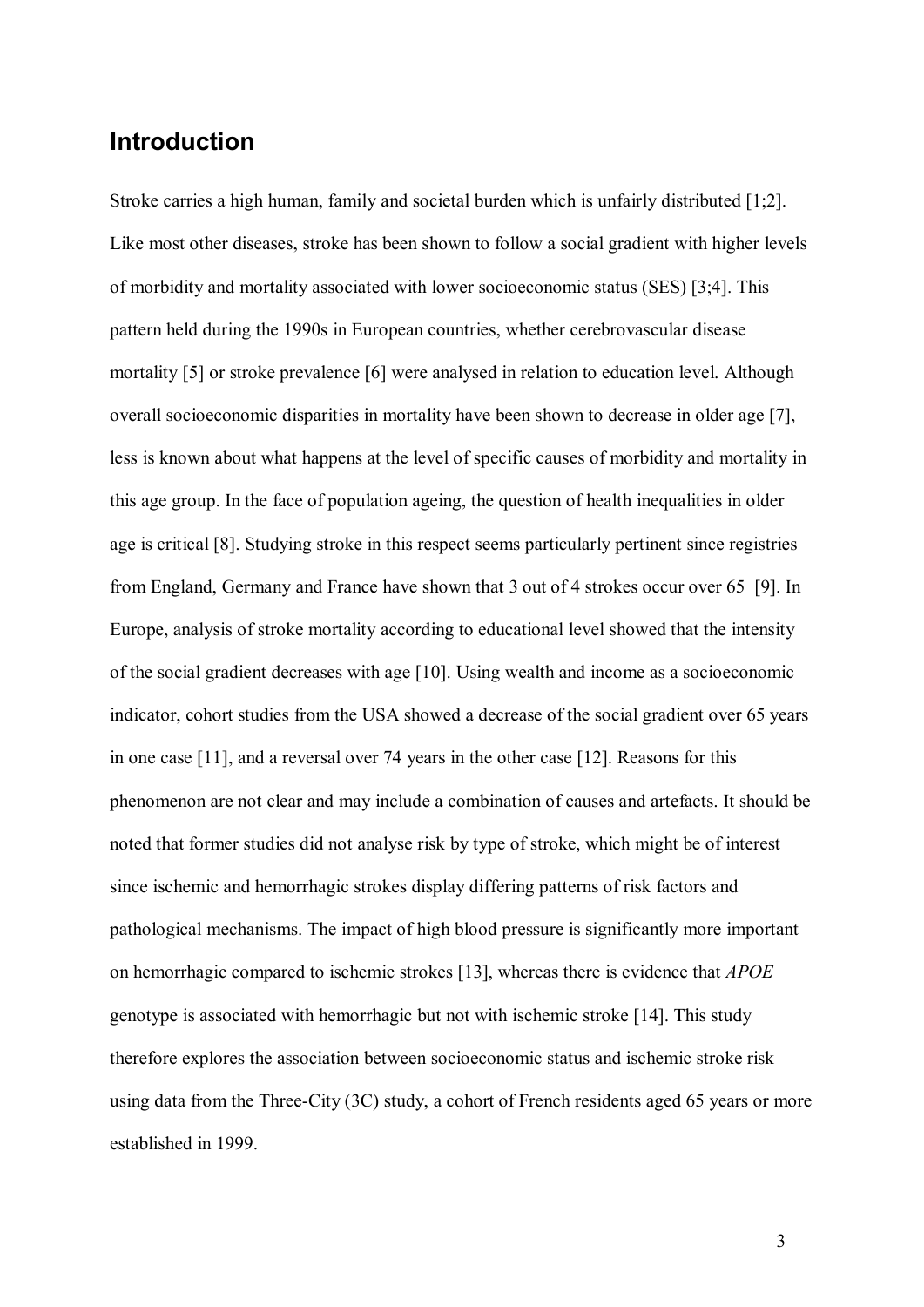## **Methods**

The Three-City (3C) study is an ongoing longitudinal study that aims to evaluate the relation between vascular risk factors and risk of dementia. A detailed account of the study design is available elsewhere [15]. Briefly, between 1999 and 2001, 9294 non-institutionalized persons aged 65 years and over were enrolled in three French cities (Bordeaux, Dijon and Montpellier). Administrative districts were selected in the first stage of the sampling procedure. Eligible inhabitants identified by the electoral rolls were invited to participate. Among all persons contacted the acceptance rate was 37%. Baseline data, including household income, alcohol and tobacco consumptions, self-rated health, medical history and medication use were collected during face to face interviews. Measurements of height, weight, systolic and diastolic blood pressure, and ECG recording were performed during clinical examinations. History of stroke prior to study inclusion was defined as self-report of hospital admission for stroke. At each follow-up examination (2, 4 and 6 years after enrolment), information was collected concerning suspicion of stroke occurrence. An endpoint adjudication committee reviewed source documentation for all individuals with a suspected stroke or for those who died during follow-up. Outcomes were coded according to the tenth revision of the International Classification of Diseases. A stroke was classified as non-fatal if the patient was alive 28 days after stroke onset. One laboratory (University Hospital of Dijon) analysed all blood specimens (consented by 95% of participants) for the determination of parameters such as glycaemia and lipids levels.

Participants were asked to indicate their monthly current household income in one of four categories (<750€, 750 to 1500€, 1500 to 2200€, >2200€). Participants also indicated whether they lived alone, with their partner, or with other relatives. In the latter instance, no further information regarding household composition was sought thus precluding estimation of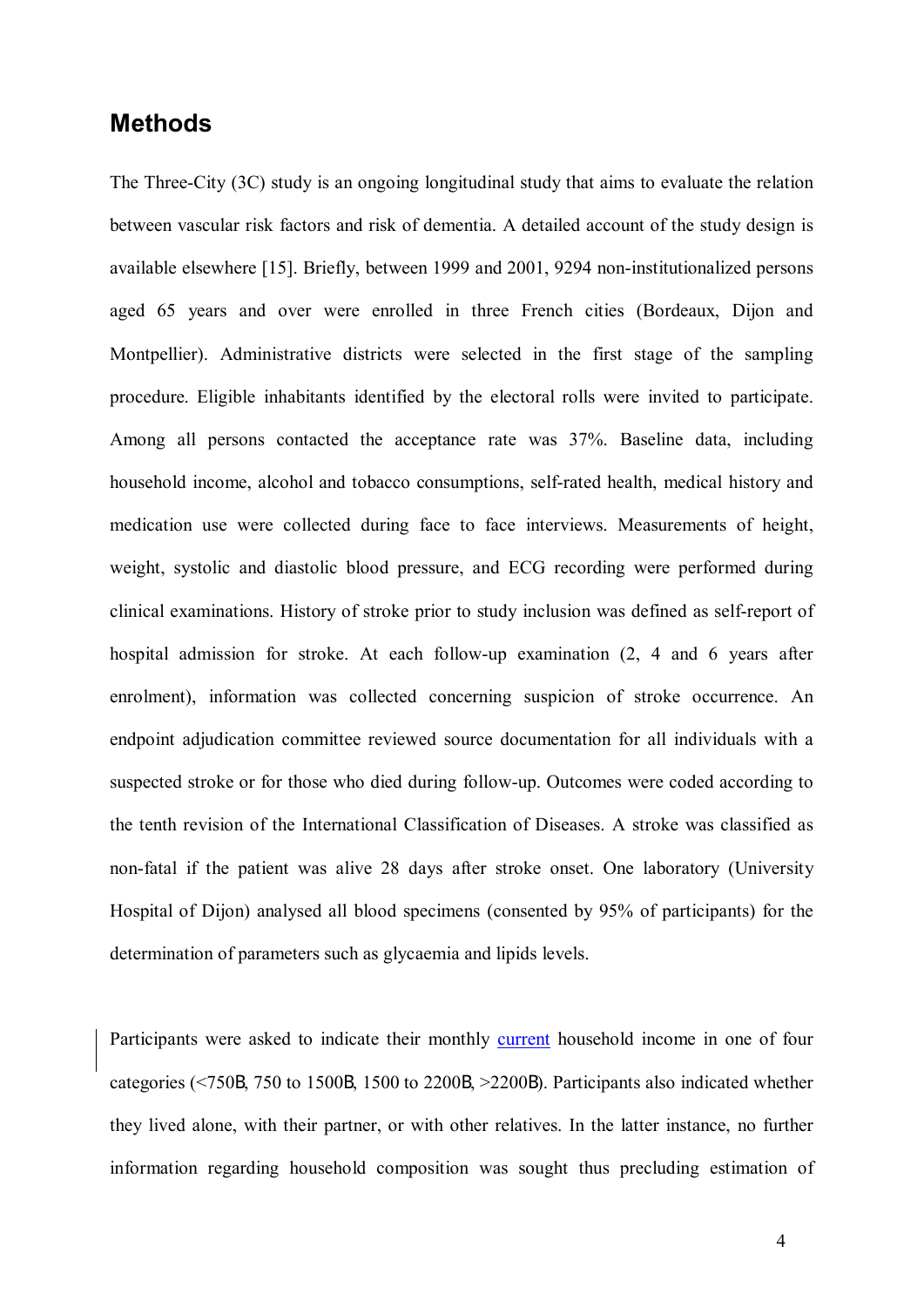household income per consumption unit. Instead we repeated analyses on the sub-sample of participants living with a partner (60% of all participants). Education level was categorised as no education (no diploma), intermediate (secondary school) or high (above secondary school). We used standard criteria to define hypertension (SBP>160 mmHg, or DBP>95 mmHg, according to definition used at study onset), diabetes (glycaemia > 7mmol/l, or treatment) and hypercholesterolaemia (serum cholesterol  $\ge$  = 6mmol/l or treatment). Smoking behaviour was classified as non smoker, former smoker or current smoker. Alcohol consumption was classified in 5 categories (abstinent, 1 to 9, 10 to 19, 20 to 29 and 30 or more gr/day). We dichotomised the five points self rated health scale as very good and good versus average, bad or very bad.

We first calculated and tested trend in prevalence of risk factors according to income level. We then calculated standardised incidence rates - per 1000 person-years (py) - by levels of income, education and for participants living with their partner or not, excluding those with a prior stroke at inclusion. We used the logrank test to identify a trend in ischemic stroke incidence according to income level. In the multivariable analysis, we dichotomised the income variable defining high income as reporting 2200B or more per month. We used Cox proportional hazards modelling to estimate the association between income and ischemic stroke risk, and to examine whether this association was affected by other social, behavioural and biological risk factors. Since results did not differ by sex in the multivariable analysis, we combined men and women so as to increase the precision of the estimates. All analyses were performed with Stata v 10.2 (StataCorp LP, Texas, USA).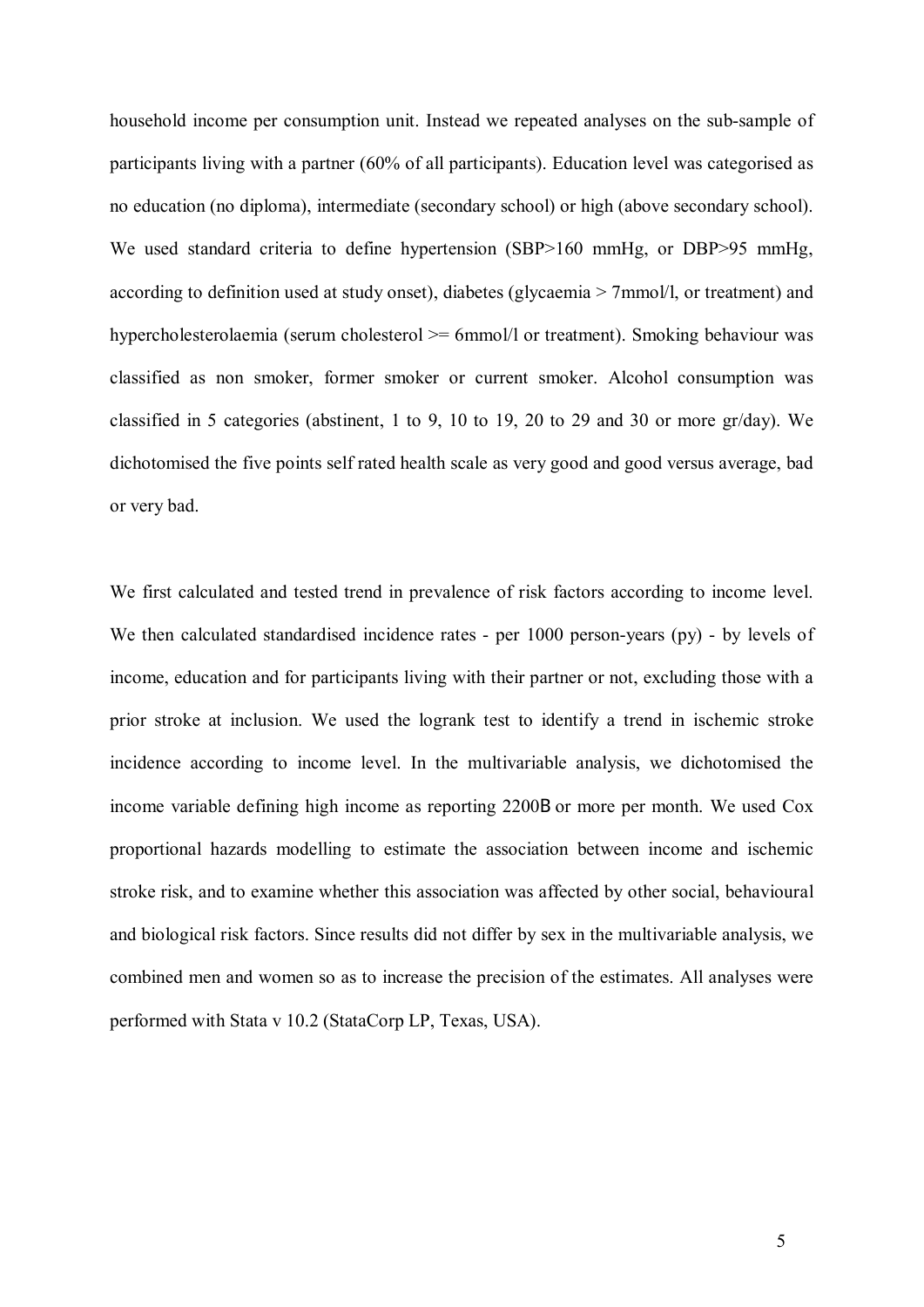## **Results**

Of the 9 294 participants, 8 676 (93 %) provided information on household income. As income levels increased, participants were more often male, younger, better educated and more often living with a partner (table 1). Those not living with a partner were either living alone (49% in the low income group, versus 13% in the high income group) or sharing accommodation with a relative (5% versus 2%,  $p< 10^{-3}$ ). There were significant differences between higher and lower income participants regarding biological cardiovascular risk factors. The prevalence of high blood pressure and diabetes decreased as income increased. Given the presence of hypertension, receiving antihypertensive treatment was more frequent in the low income group. Lower income participants were more likely to be overweight, but alcohol consumption and smoking were more frequent among the more wealthy participants. There was a moderate but statistically significant downward trend in history of coronary event as income increased, but none for history of stroke.

After exclusion of 270 individuals (3%) who declared a history of stroke at baseline and of a further 337 subjects (4%) who had missing follow up data, 8 644 participants were involved in the longitudinal, prospective analysis. During the 6-year follow-up period, 180 subjects had a first ever stroke (incidence rate: 4.3 per 1000 py, 95%CI:3.7 to 5), 136 of which (76%) were ischemic strokes (incidence rate: 3.2 per 1000 py, 95%CI:2.7 to 3.8). Ischemic stroke incidence in women was nearly half the level in men (age adjusted rate ratio: 0.57, 95% CI 0.40 to 0.80). There was a statistically significant trend of increasing incidence as level of income increased <u>from 2.42 to 4.11 per 1000 py</u> (logrank test for trend:  $p=0.04$ ), although incidence did not gradually increased from the second to the third income groups (table 2). No association was observed between ischemic stroke incidence and either education level or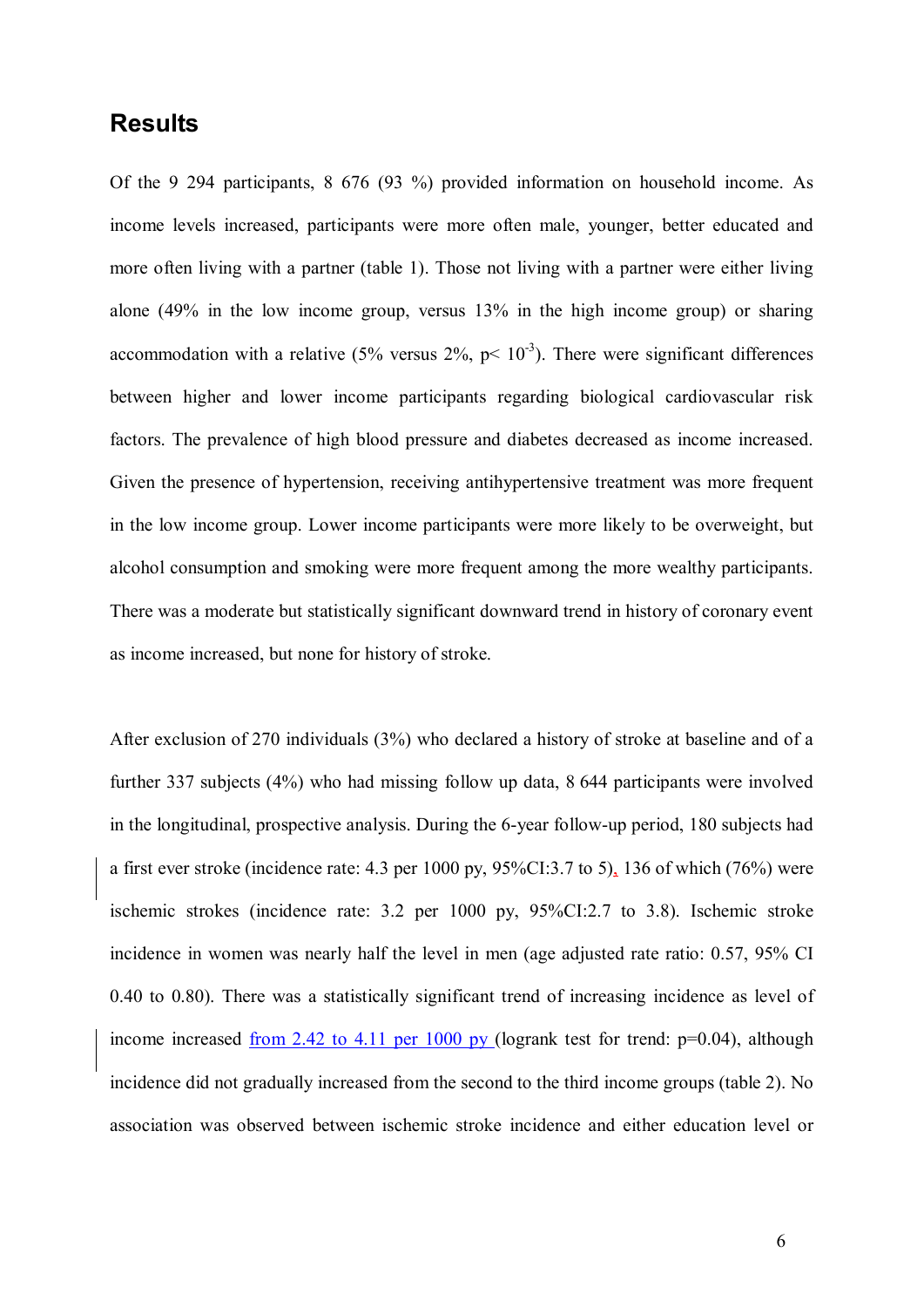living in a couple. There were 8 fatal ischemic strokes and the case fatality was 5% (3/58) in the highest income group compared with  $7\%$  (5/68) in all other participants (p=0.72).

Table 3 summarises the results of the multivariable analysis investigating the potential effects of known risk factors on the association between ischemic stroke incidence and income level dichotomised as high (> 2 200€ per month) versus low. As mentioned above, we performed multivariable analysis on the total population (panel on the left of the table) and on the restricted sample of participants living with a partner (right hand side panel) as a further validation step. The results suggest a statistically significant 70% increased risk of ischemic stroke with higher income. Adjustment for risk factors only marginally modified this association.

## **Discussion**

In this prospective study on a sample of French non institutionalised older people we found a substantial increase  $(\sim 70\%)$  of ischemic stroke incidence among participants with the highest income compared to the rest of the sample. Among the strengths of this study was the ability to consider ischemic, as opposed to all strokes and to adjust for cardiovascular risk factors. The results are compatible with the existence of an increasing trend of ischemic stroke incidence with increasing level of income. The high level of follow up and a thorough ascertainment of events contribute to the validity of this study.

This finding is the opposite to what is seen in younger populations [3;16] and raises a number of questions, some of which relate to specific features of the 3C study. Firstly, the 37% acceptance rate at inception of the cohort questions the ability of the sample to fairly represent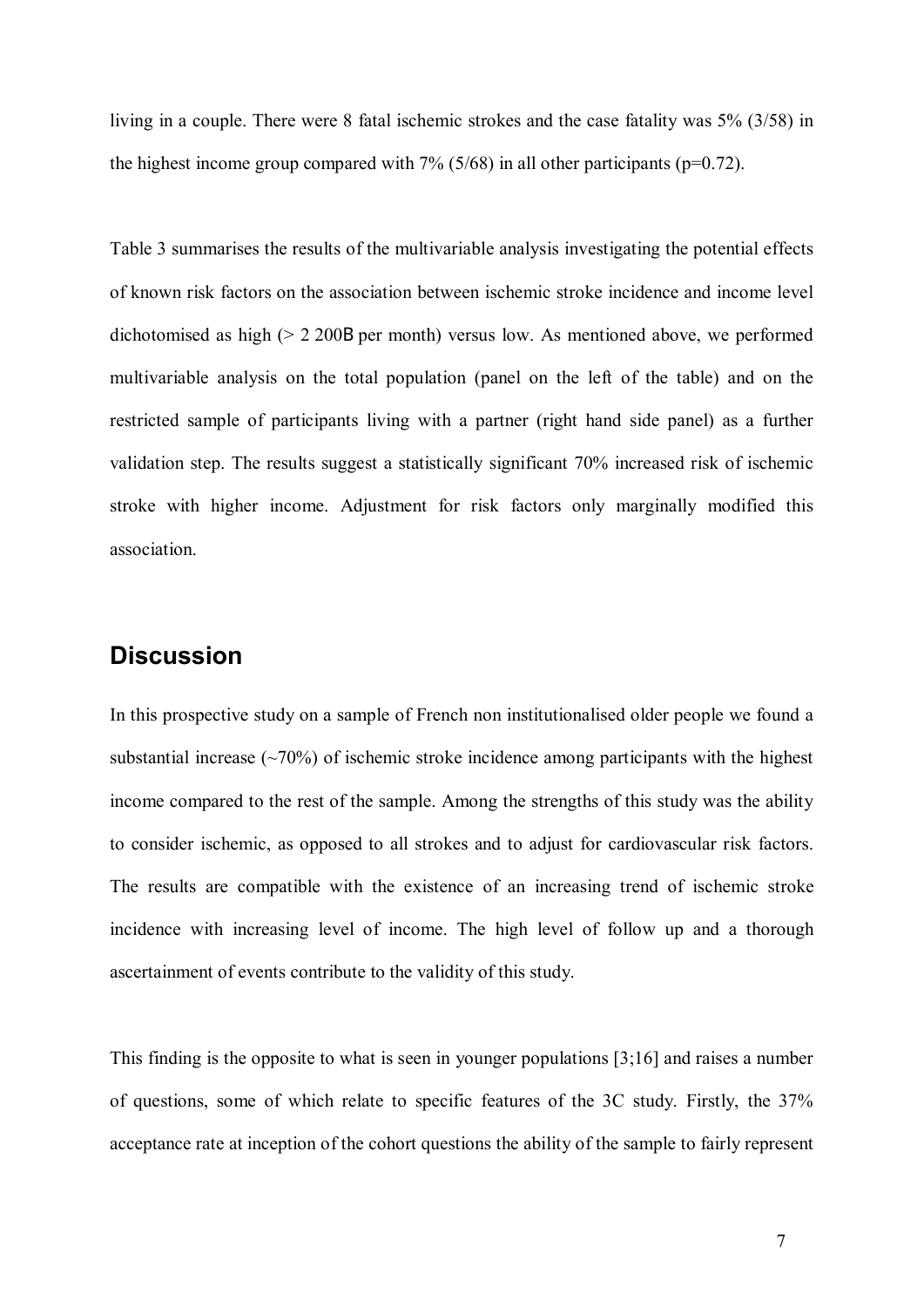the general population. Compared with the 1999 population census, 3C participants were younger, more often born in France (94% versus  $82\%$ ,  $p<10^{-3}$ ) and had more often been to university (23% versus  $16\%$ , p<10<sup>-3</sup>). This suggests an overrepresentation of individuals of high socioeconomic status in the sample. Healthy volunteering is likely to have been an important factor influencing acceptance and this could in part explain why stroke incidence among the 3C participants of Dijon is approximately 30% lower than that measured in 1995- 1997 in the Dijon population-based stroke register [9]. What is critical for the interpretation of our findings however, is whether healthy volunteering affected acceptance differentially between income groups leading to, for example, the enrolment of a higher proportion of less healthy high income individuals.

Although we can not rule out that such a selection process has occurred, several arguments plead against it as a major or sole explanation to our findings. Firstly, low income participants displayed, as would be expected, a less favourable cardiovascular risk profile, including significantly higher frequencies of prior coronary events, higher prevalence of high blood pressure and diabetes (table1). Secondly, their overall health level, as reflected by self rated health, was lower than that of higher income participants. Lastly, and more importantly, low income (<2200€) was associated with a significantly higher all causes mortality risk (age and sex adjusted hazards ratio: 1.22; 95%CI:1.05 to 1.43). Therefore, the benefit of a lower incidence of ischemic stroke did not translate into better survival.

This pattern of higher mortality among low income participants raises then the question of competing risks. This would arise if a significant proportion of individuals from the lower income group dropped out from the cohort by death due to a disease which has similar risk factors but earlier onset than ischemic stroke. Coronary heart diseases (CHD) and tobacco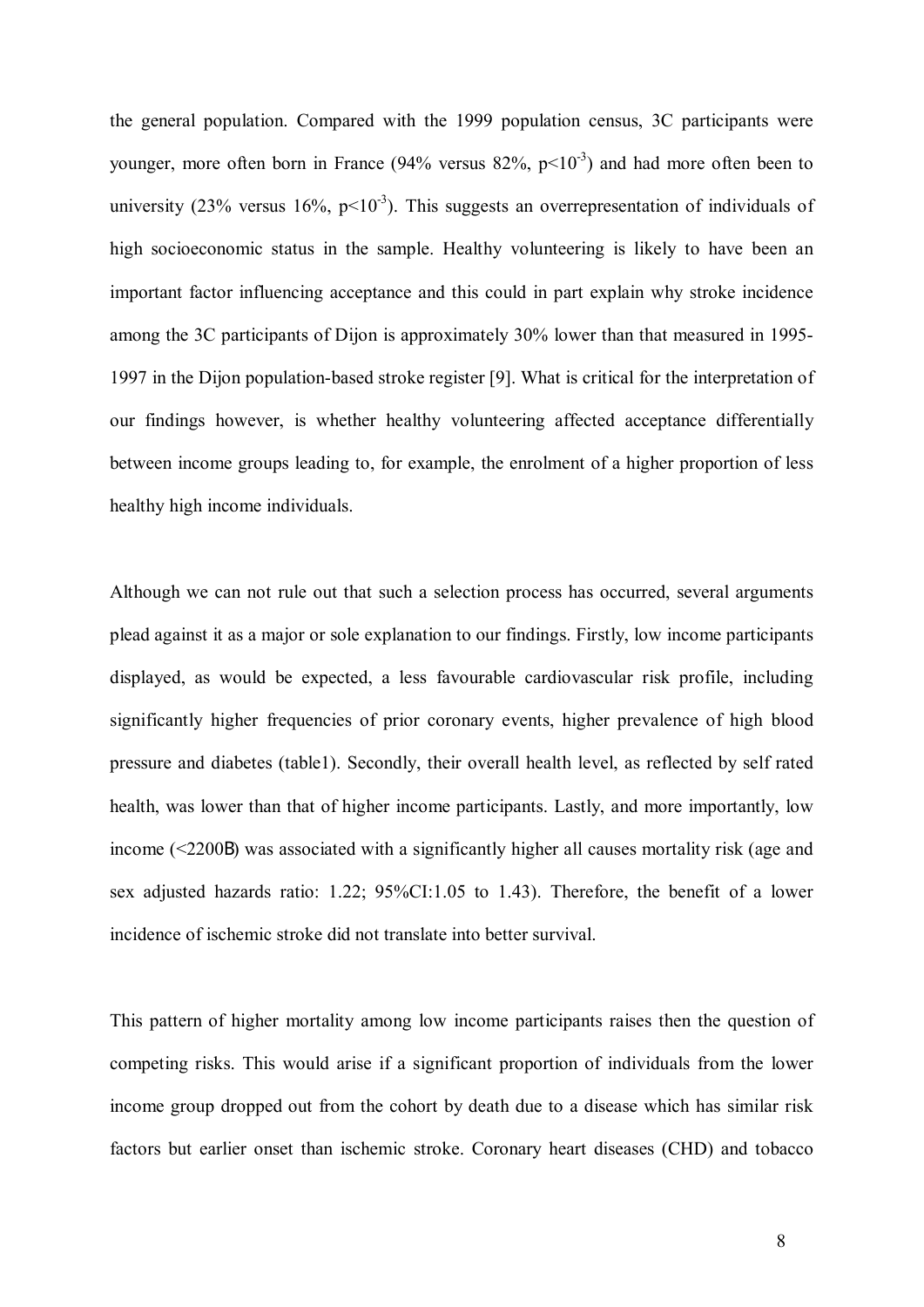linked cancers such as lung cancer are likely candidates. 97 CHD deaths were recorded during follow-up of the study population and, although the risk estimates suggested a lower CHD mortality among the higher income group, this difference did not reach statistical significance (age and sex adjusted hazards ratio: 0.77, 95% CI 0.49 to 1.22). There was no statistically significant difference in mortality from lung cancer between the two income groups either (n=44 deaths, age and sex adjusted hazards ratio: 0.93; 95% CI 0.49 to 1.76). Competing risks may therefore contribute, but in our opinion, are unlikely to account for all the association identified between ischemic stroke risk and higher household income.

Since identification of strokes relied on self-reporting our findings could result from a lower level of case ascertainment in the low income groups. However, low income (<2200€) participants did not declared significantly less symptoms than those in the high income group (respectively 4.2 and 4.8%, p=0.28), but their symptoms were less frequently confirmed as stroke case by the adjudication committee  $(34\%$  versus  $43\%$ , p=0.04). The similar proportions of ischemic stroke cases admitted to hospital (79% and 77% respectively in low and high income groups), suggesting comparable level of severity, are not in favour of significant under-ascertainment among the low income group either.

An association between high stroke incidence and high socioeconomic status was also found in two USA studies [12;17]. Both of them suggest that stroke incidence in high and low socioeconomic groups crosses over around the age of 75. In France, higher stroke mortality in low socioeconomic status population has been shown under 65 years of age for the period 1970 to 1990 [16]. If this situation still held between 2000 and 2006, a cross over of ischemic stroke incidence in high and low income population might have occurred before or around age 65 in our sample. Differences in methods, outcomes (e.g. all strokes versus ischemic strokes),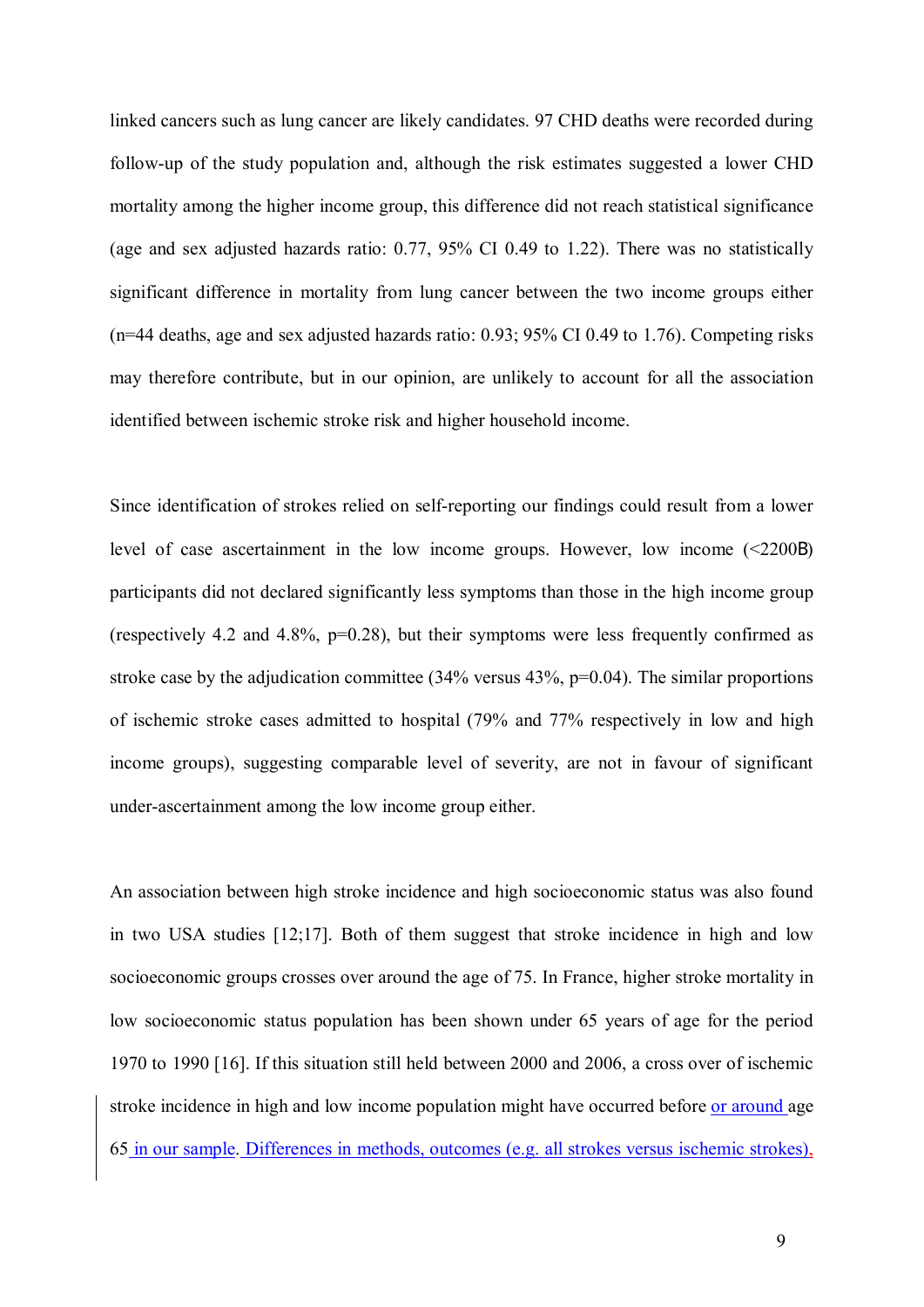as well as in -and in-background levels of risk factors prevalence (or earliness of exposures over lifetime) and stroke incidence may further explain this discrepancy.

Why would stroke incidence in old age be associated with high socioeconomic status remains a puzzling question. The contribution of cardiovascular risk factors, which, in younger age groups, have been shown to explain a large amount of socioeconomic status disparities [12;18], does not seem to be of similar importance in old age. Variation in detection and management of these risk factors, particularly of high blood pressure, could determine incidence disparities. Although there is evidence in the 3C sample that hypertensive high income participants were less often receiving treatments (-6%), this difference did not affect significantly the risk variations. A similar comment applies to atrial fibrillation: which although less frequent in the lowest income group (c.f. table 1), it was evenly distributed after adjustment for age and gender (2.2% in both groups of income). Known risk factors have been said to explain only 60% of attributable risk for stroke (compared with 90% for ischemic heart disease) [19]. Self declared household income at age 65, a marker of long-life earning, is an unlikely direct causal factor. Which individual factor(s) or interaction(s) of genetic, environmental, behavioural, social and psychosocial determinants acted, and when over the lifecourse, to determine the difference we observed is therefore open to question.

The selective survival hypothesis, as suggested by Avendano et al, may provide a potential explanation [12]. Selective survival refers to the phenomenon whereby above an age threshold of around 75 years old, mortality of advantaged population rises faster so as to crossover that of disadvantaged populations [20]. A plausible biological explanation for this phenomenon is that a genetic determinant of longevity initially homogeneously distributed across populations, ends up being more prevalent among the disadvantaged at old age, once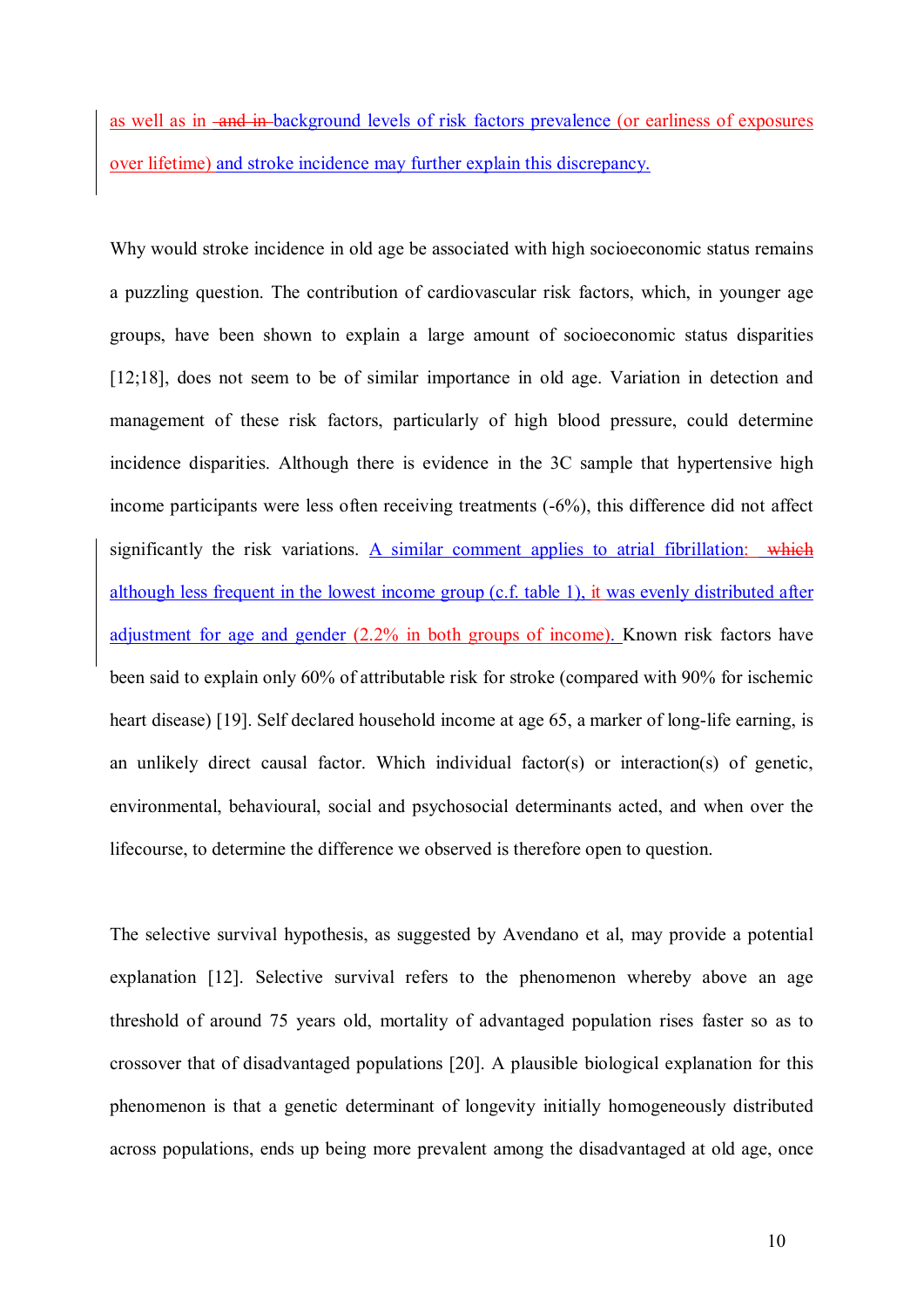other factors have taken their toll [21]. Both materialist and psychosocial theories relating to health inequalities suggest that, due to lack of resources, poor people are exposed to less healthy living environments and less able to avoid health risks or to adopt more healthy behaviours, through direct or indirect pathways [22]. If these pressures intervened during early and working life, observing participants over 65 years in a prospective study would result in studying 'resistant poor. The very low level of ischemic stroke incidence observed in our study suggests the presence of resistance factors among low income participants than susceptibility factors among the high income group, which is what would be expected under the selective survival hypothesis.

Most work on health inequalities rightly concentrates on premature morbidity and mortality. Bearing in mind the overall challenge of understanding and tackling social health inequalities [22], this study highlights the merits of examining social distribution of specific diseases in older age and the potential of such analysis to raise questions about etiological mechanisms. From a clinical point of view, the implication of this finding is that, despite their more favourable cardiovascular risk factor profile, specific attention should be paid towards ischemic stroke risk amongst affluent seniors.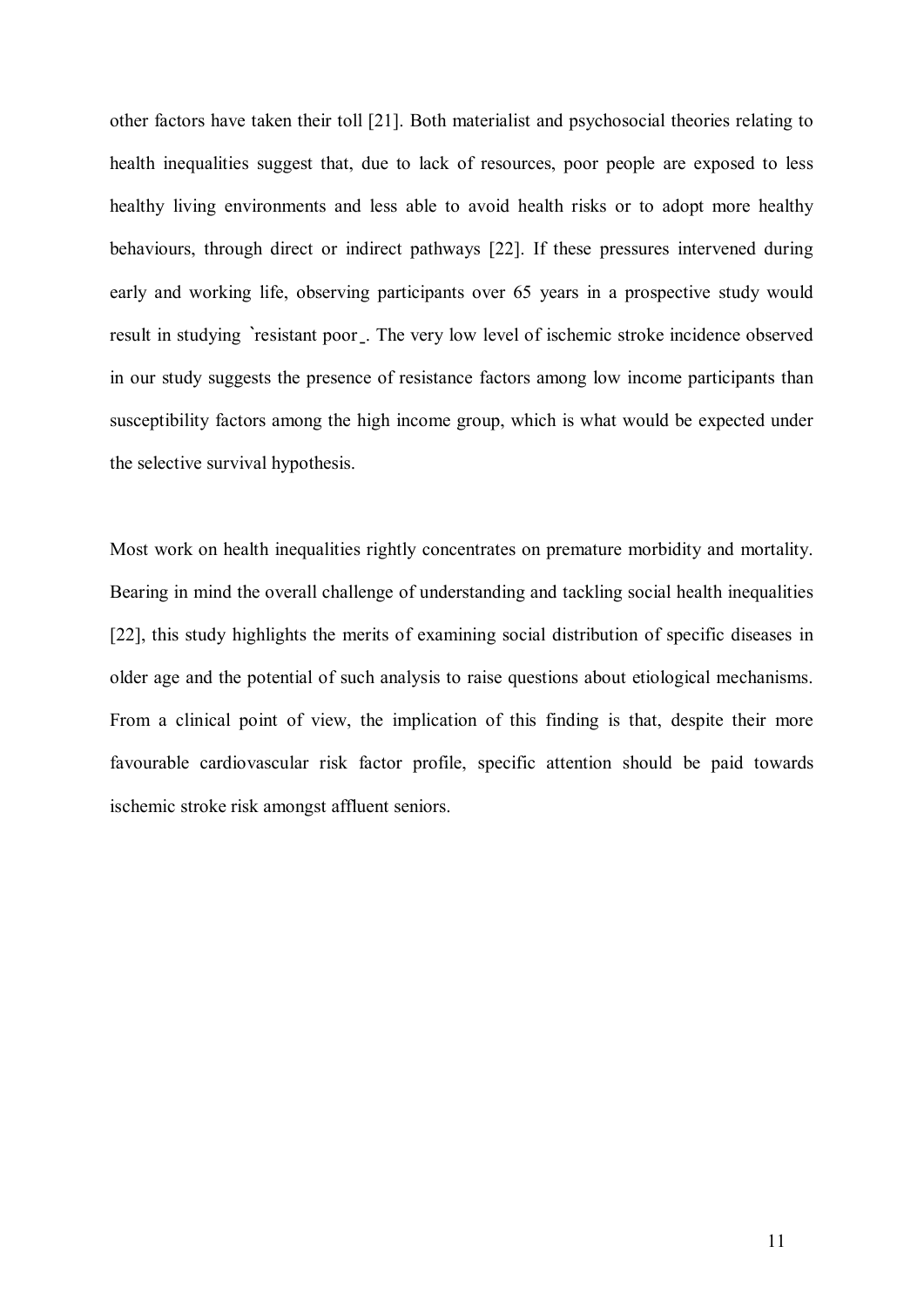#### References

- 1. Mathers CD, Loncar D. Projections of Global Mortality and Burden of Disease from 2002 to 2030. PLoS Medicine. 2006;3:e442.
- 2. Di Carlo A. Human and economic burden of stroke. Age Ageing. 2009;38:4-5.
- 3. Cox AM, McKevitt C, Rudd AG, Wolfe CD. Socioeconomic status and stroke. Lancet Neurol. 2006;5:181-188.
- 4. McFadden E, Luben R, Wareham N, Bingham S, Khaw KT. Social Class, Risk Factors, and Stroke Incidence in Men and Women: A Prospective Study in the European Prospective Investigation Into Cancer in Norfolk Cohort. Stroke. 2009;40:1070-1077.
- 5. Mackenbach JP, Stirbu I, Roskam AJ *et al*. Socioeconomic inequalities in health in 22 European countries. N Engl J Med. 2008;358:2468-2481.
- 6. Dalstra JA, Kunst AE, Borrell C *et al*. Socioeconomic differences in the prevalence of common chronic diseases: an overview of eight European countries. Int J Epidemiol. 2005;34:316-326.
- 7. Huisman M, Kunst AE, Andersen O *et al*. Socioeconomic inequalities in mortality among elderly people in 11 European populations. J Epidemiol Community Health. 2004;58:468-475.
- 8. Sulander T, Rahkonen O, Nummela O, Uutela A. Ten year trends in health inequalities among older people, 1993-2003. Age Ageing. 2009;38:613-617.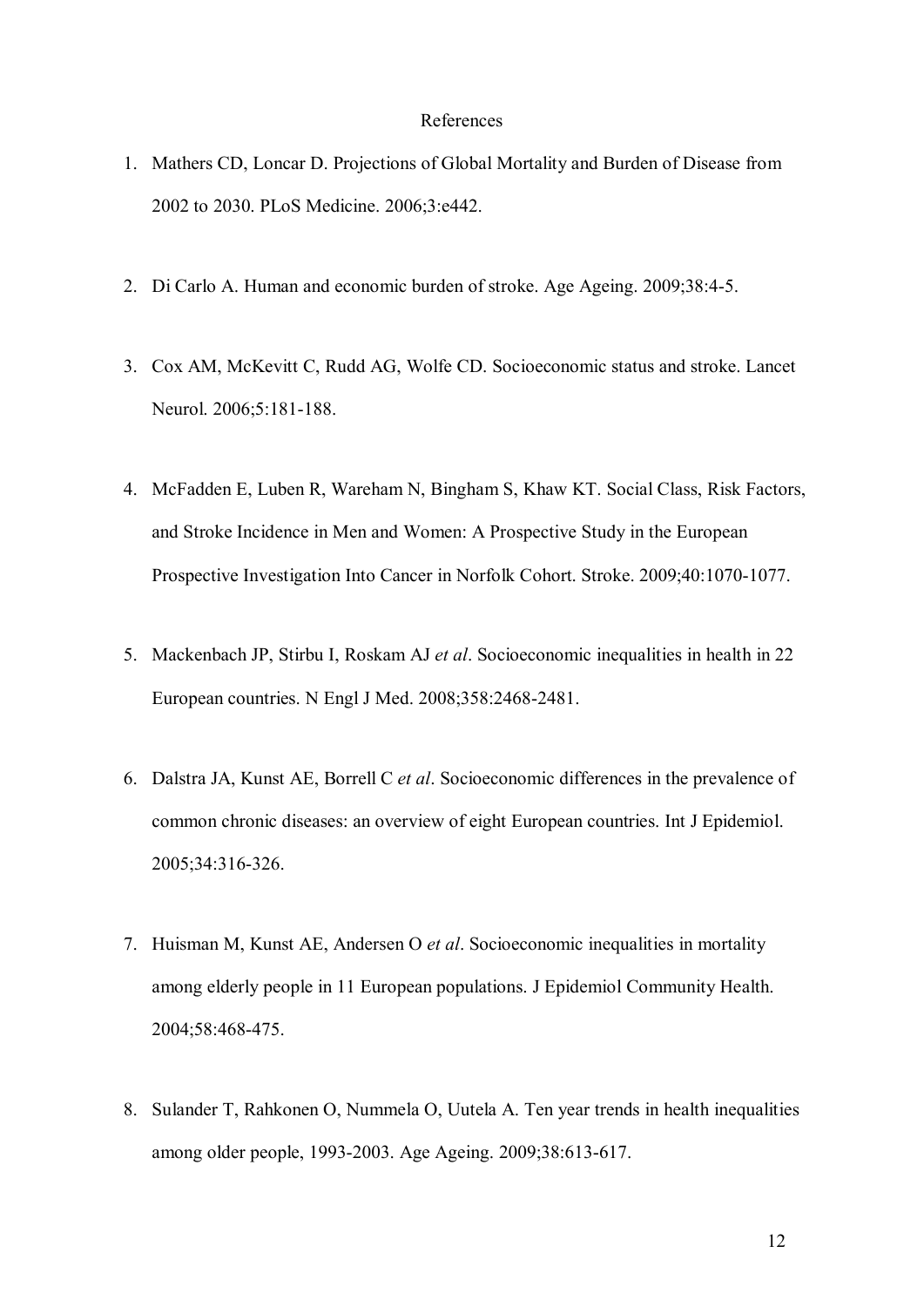- 9. Wolfe CD, Giroud M, Kolominsky-Rabas P *et al*. Variations in stroke incidence and survival in 3 areas of Europe. European Registries of Stroke (EROS) Collaboration. Stroke. 2000;31:2074-2079.
- 10. Avendano M, Kunst AE, Huisman M *et al*. Educational level and stroke mortality: a comparison of 10 European populations during the 1990s. Stroke. 2004;35:432-437.
- 11. Avendano M, Glymour MM: Stroke disparities in older Americans. is wealth a more powerful indicator of risk than income and education? Stroke. 2008;39:1533-1540.
- 12. Avendano M, Kawachi I, van LF *et al*. Socioeconomic status and stroke incidence in the US elderly: the role of risk factors in the EPESE study. Stroke. 2006;37:1368-1373.
- 13. Zia E, Hedblad B, Pessah-Rasmussen H, Berglund G, Janzon L, Engstrom G. Blood pressure in relation to the incidence of cerebral infarction and intracerebral hemorrhage. Hypertensive hemorrhage: debated nomenclature is still relevant. Stroke. 2007;38:2681- 2685.
- 14. Sudlow C, Martinez Gonzalez NA, Kim J, Clark C. Does apolipoprotein E genotype influence the risk of ischemic stroke, intracerebral hemorrhage, or subarachnoid hemorrhage? Systematic review and meta-analyses of 31 studies among 5961 cases and 17,965 controls. Stroke. 2006;37:364-370.
- 15. Vascular factors and risk of dementia: design of the Three-City Study and baseline characteristics of the study population. Neuroepidemiology. 2003;22:316-325.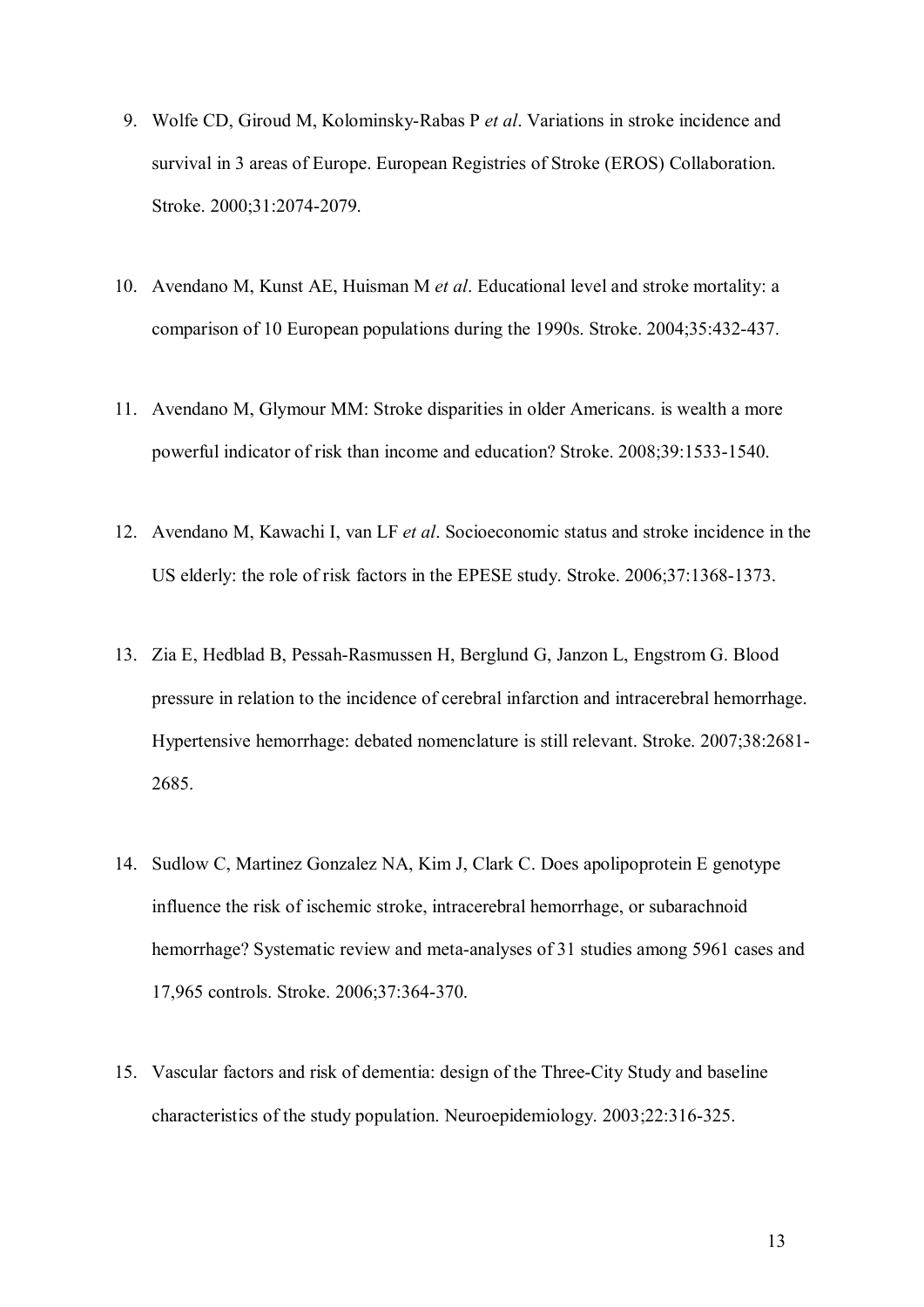- 16. Lang T, Ducimetiere P. Premature cardiovascular mortality in France: divergent evolution between social categories from 1970 to 1990. Int J Epidemiol. 1995;24:331- 339.
- 17. Lisabeth LD, Diez Roux AV, Escobar JD, Smith MA, Morgenstern LB. Neighborhood environment and risk of ischemic stroke: the brain attack surveillance in Corpus Christi (BASIC) Project. Am J Epidemiol. 2007;165:279-287.
- 18. Hart CL, Hole DJ, Smith GD. The contribution of risk factors to stroke differentials, by socioeconomic position in adulthood: the Renfrew/Paisley Study. Am J Public Health. 2000;90:1788-1791.
- 19. Donnan GA, Fisher M, Macleod M, Davis SM: Stroke. Lancet. 2008;371:1612-1623.
- 20. Markides KS, Machalek R. Selective survival, aging and society. Arch Gerontol Geriatr. 1984;3:207-222.
- 21. Liu X, Witten M. A biologically based explanation for mortality crossover in human populations. Gerontologist. 1995;35:609-615.
- 22. Marmot M, Friel S, Bell R, Houweling TA, Taylor S. Closing the gap in a generation: health equity through action on the social determinants of health. Lancet. 2008;372:1661-1669.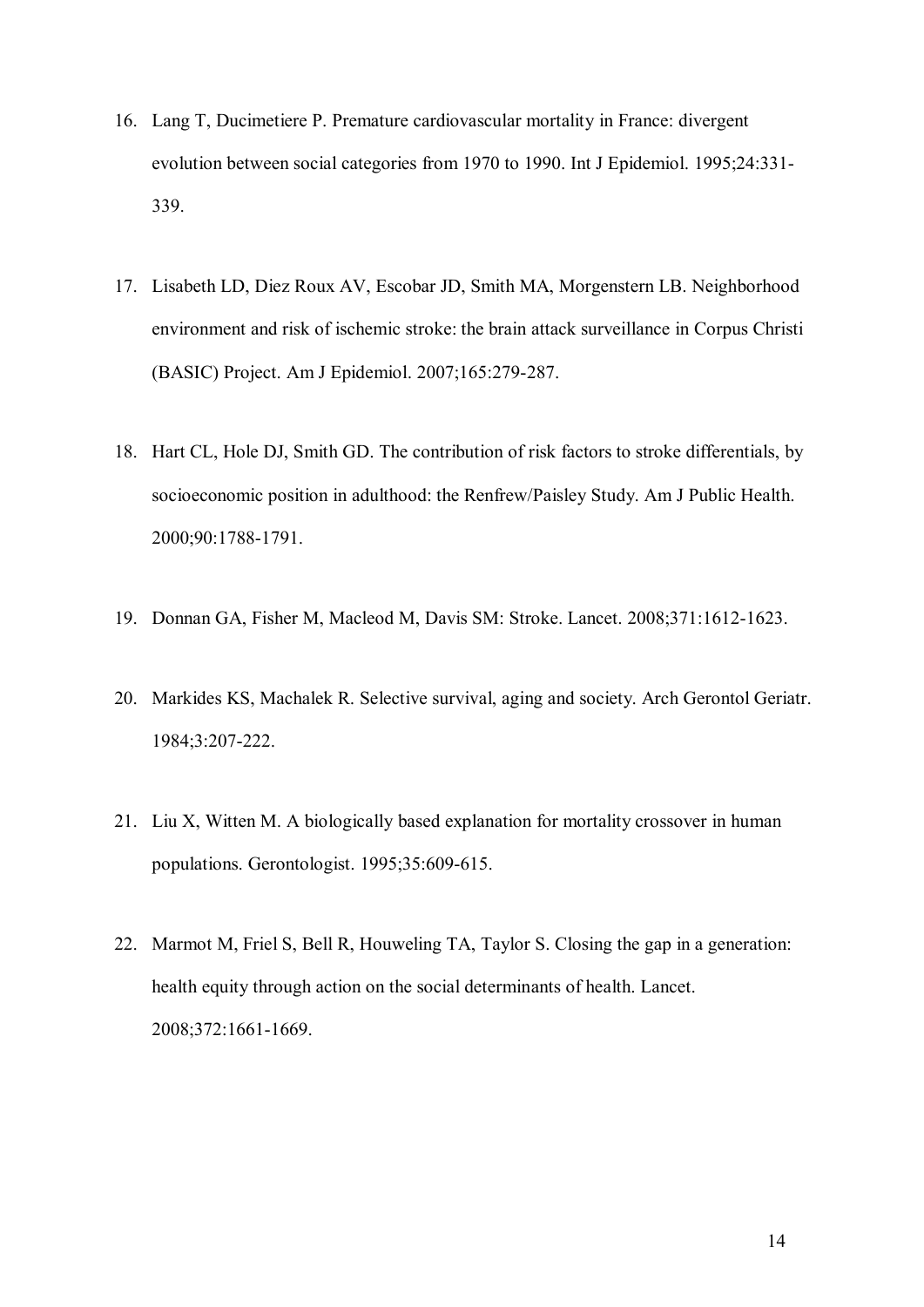| Monthly household income            | $750B$    | 750-1500B  | 1500-2200B | >2200B     |             |
|-------------------------------------|-----------|------------|------------|------------|-------------|
|                                     | $n = 516$ | $n = 2711$ | $n = 2449$ | $n = 3000$ | p (trend)   |
| Sociodemographic characteristics    |           |            |            |            |             |
| Male                                | 14%       | 25%        | 43%        | 55%        | $< 10^{-3}$ |
| Age (mean)                          | 75.3      | 74.9       | 73.8       | 73.5       | $< 10^{-3}$ |
| Living with partner                 | 10%       | 34%        | 68%        | 86%        | $~10^{-3}$  |
| High education                      | 6%        | 6%         | 14%        | 38%        | $< 10^{-3}$ |
| Behavioral risk factors             |           |            |            |            |             |
| BMI $>25$ kg/m <sup>2</sup>         | 59%       | 54%        | 53%        | 50%        | $< 10^{-3}$ |
| Smoking (former or current)         | 24%       | 29%        | 42%        | 48%        | $< 10^{-3}$ |
| Alcohol consumption (> 20g/d)       | 11%       | 18%        | 27%        | 32%        | $< 10^{-3}$ |
| <b>Biological risk factors</b>      |           |            |            |            |             |
| High blood pressure                 | 69%       | 65%        | 60%        | 58%        | $< 10^{-3}$ |
| Atrial fibrillation*                | 1.08%     | 2.49%      | 2.18%      | 2.76%      | 0.16        |
| <b>Diabetes</b>                     | 13%       | 11%        | 11%        | 9%         | 0.001       |
| High blood cholesterol              | 55%       | 60%        | 57%        | 55%        | 0.002       |
| Good or very good self rated health | 44%       | 53%        | 61%        | 66%        | $< 10^{-3}$ |
| Medical history                     |           |            |            |            |             |
| Coronary event                      | 16%       | 12%        | 10%        | 12%        | 0.03        |
| <b>Stroke</b>                       | 3.3%      | 2.9%       | 2.6%       | 3.2%       | 0.84        |
| Medication use                      |           |            |            |            |             |
| Anti hypertensive                   | 83%       | 83%        | 82%        | 77%        | $< 10^{-3}$ |
| Aspirine                            | 21%       | 17%        | 18%        | 20%        | 0.05        |

Table 1 : Sociodemographic characteristics and risk factors frequencies according to income

level

*All % exclude missing records* 

*\* Information missing for 1414 participants*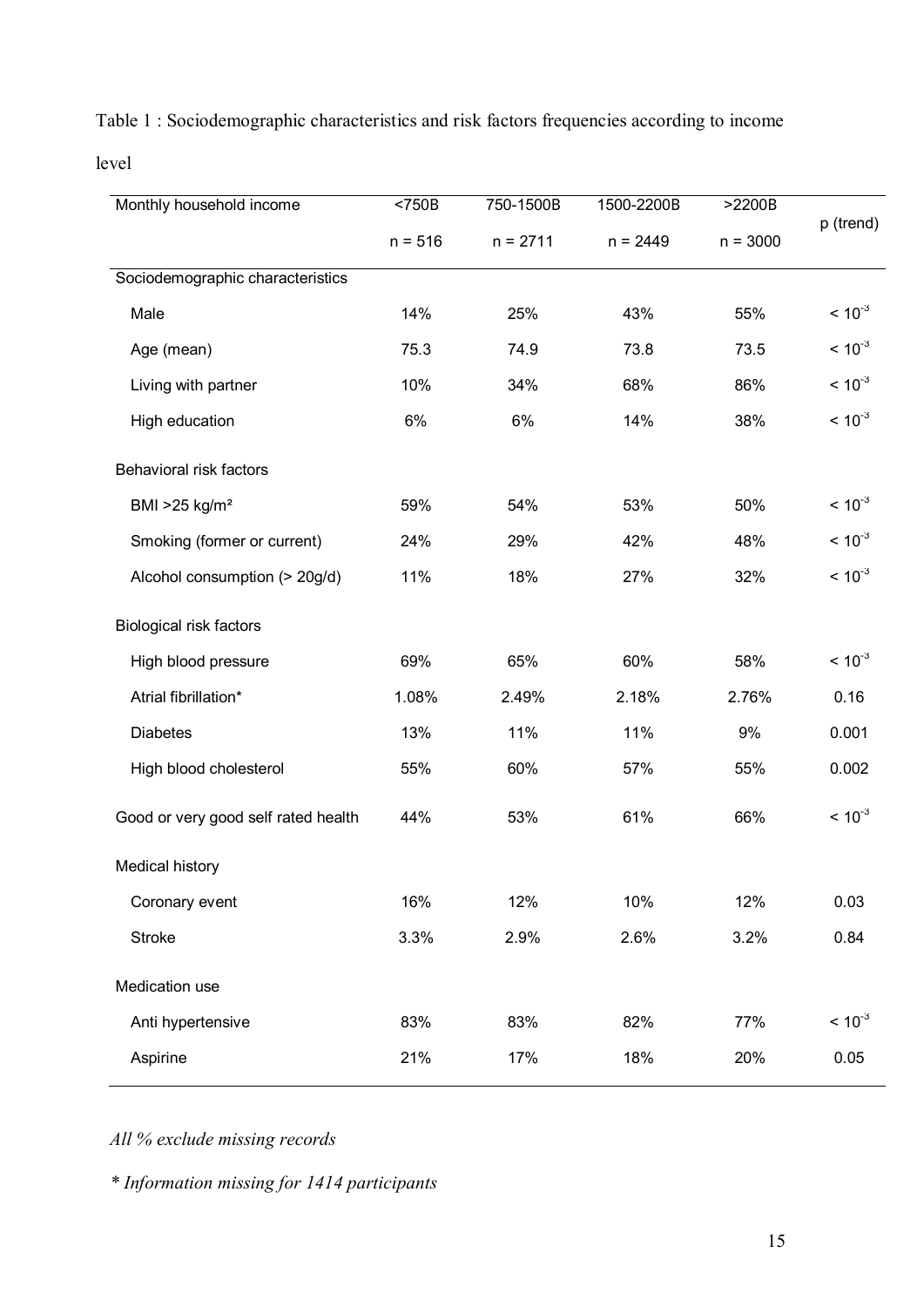|                            | No. | Person-Years | Incidence Rate* (95%CI) |                 | Hazard Ratio* (95%CI) |                 |
|----------------------------|-----|--------------|-------------------------|-----------------|-----------------------|-----------------|
| Monthly household income è |     |              |                         |                 |                       |                 |
| $<$ 750 $B$                | 5   | 2 1 7 9      | 2.42                    | $(0.00 - 5.27)$ | 1.00                  |                 |
| 750-1500B                  | 35  | 12 299       | 2.89                    | $(1.19 - 3.92)$ | 1.33                  | $(0.52 - 3.42)$ |
| 1500-2200B                 | 28  | 11 242       | 2.49                    | $(1.57 - 3.42)$ | 1.16                  | $(0.44 - 3.04)$ |
| >2200B                     | 58  | 13784        | 4.11                    | $(2.97 - 5.25)$ | 1.89                  | $(0.74 - 4.82)$ |
| <b>Education level</b>     |     |              |                         |                 |                       |                 |
| No education               | 14  | 3959         | 3.36                    | $(1.57 - 5.15)$ | 1.00                  |                 |
| Intermediate               | 92  | 29 7 93      | 3.14                    | $(2.50 - 3.79)$ | 0.92                  | $(0.52 - 1.62)$ |
| High education             | 30  | 8 1 8 7      | 3.32                    | $(2.07 - 4.57)$ | 1.00                  | $(0.52 - 1.89)$ |
| Living with partner        |     |              |                         |                 |                       |                 |
| No                         | 48  | 16 675       | 3.25                    | $(2.12 - 4.37)$ | 1.00                  |                 |
| Yes                        | 88  | 25 3 26      | 3.59                    | $(2.76 - 4.42)$ | 1.22                  | $(0.82 - 1.81)$ |
|                            |     |              |                         |                 |                       |                 |

Table 2: Ischemic stroke incidence (per 1 000 person-years) by socio-economic status

*\* adjusted for age and sex* 

† *Total number of events amounts to 126 because of missing household income data*